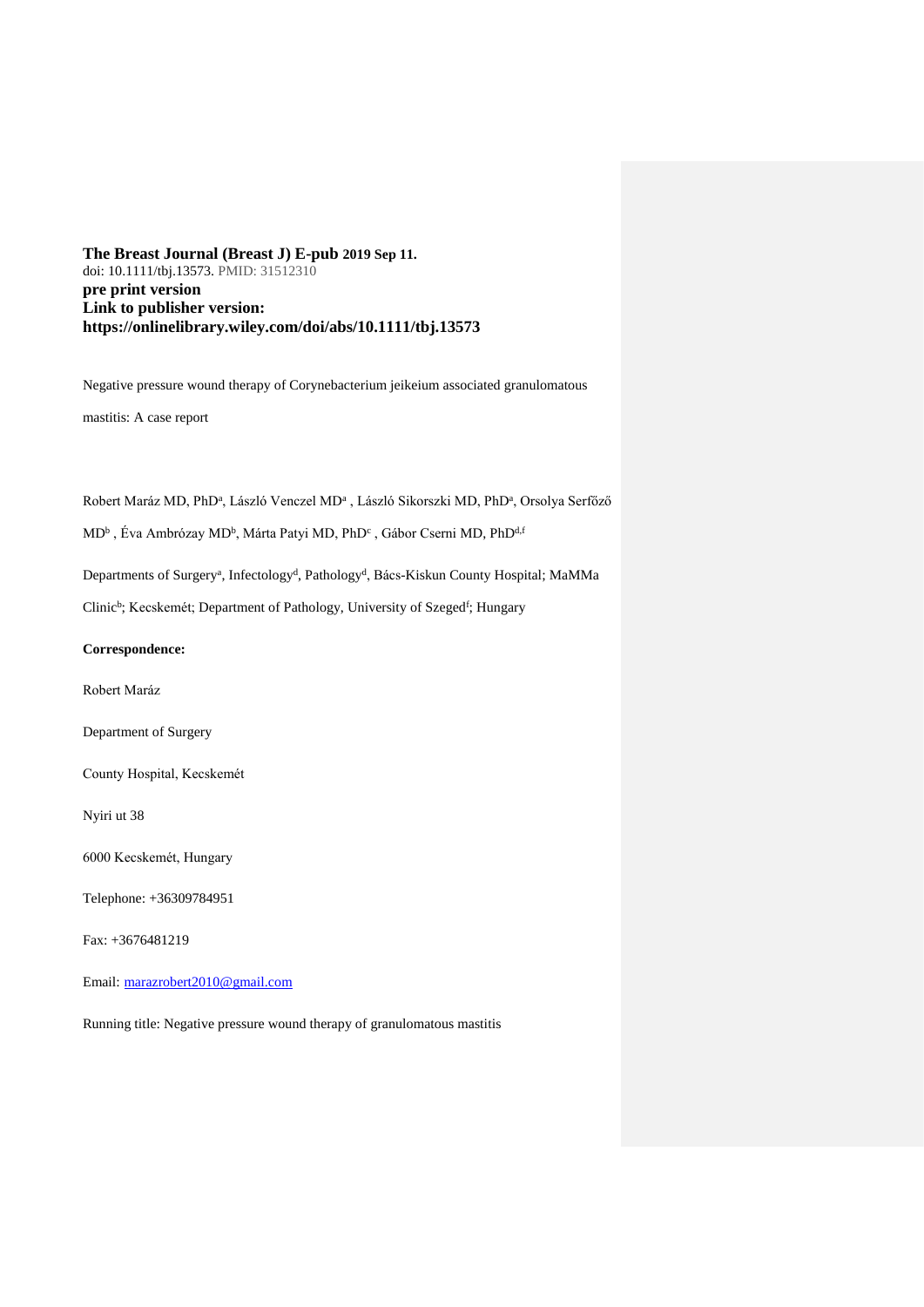**Keywords:** Corynebacterium, granulomatous mastitis, negative pressure wound therapy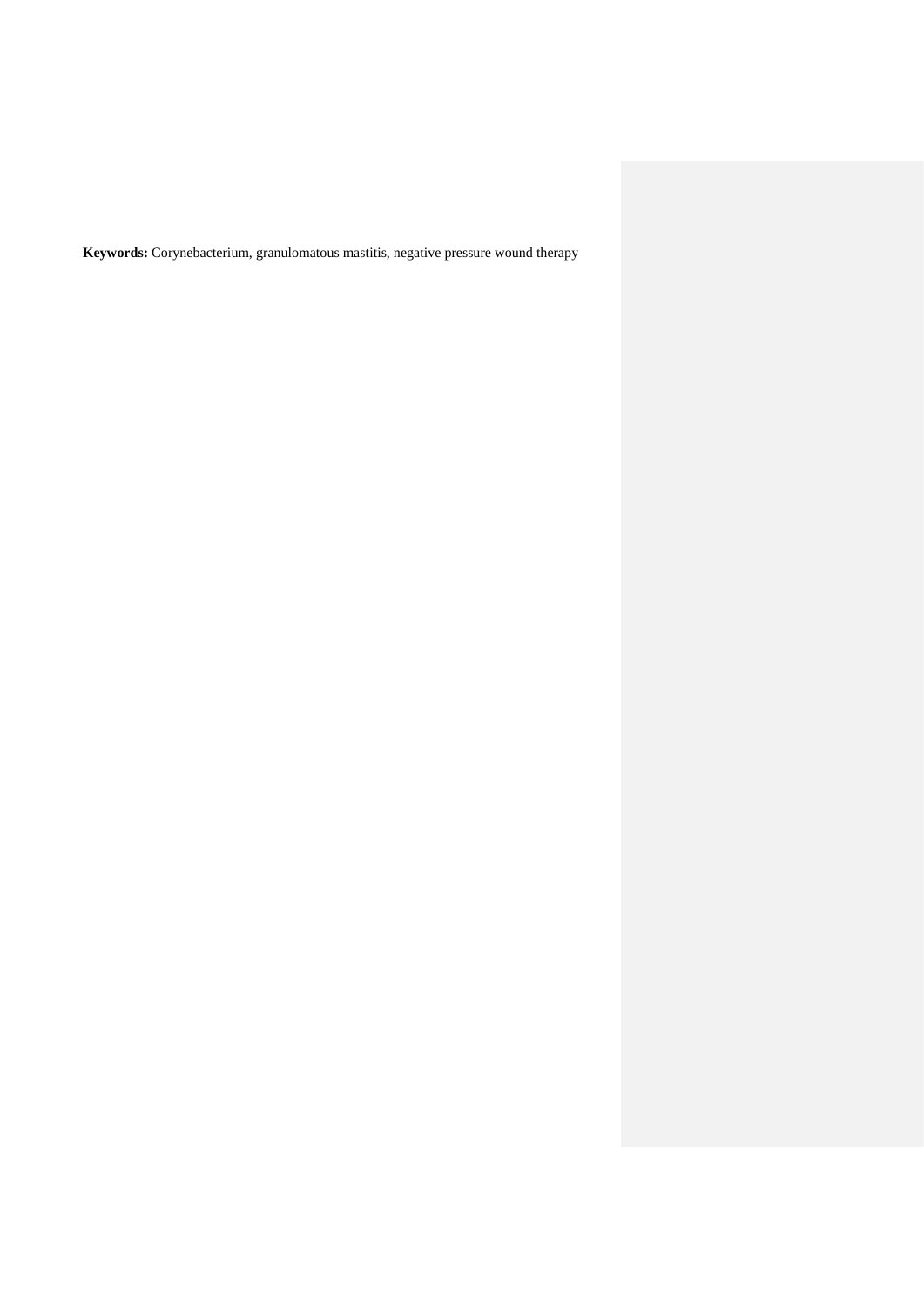## **Abstract**

We present the first Corynebacterium associated therapy resistant granulomatous mastitis successfully treated with negative pressure wound therapy (NPWT). Our patient had received five different courses of antibiotic therapy, three surgical explorations before NPWT was introduced and resulted in healing. For a successful treatment, the use of targeted antibiotic therapy, steroid therapy and in case of progressive disease, wide excision is required. When this results in a large wound cavity, NPWT seems an effective and innovative option.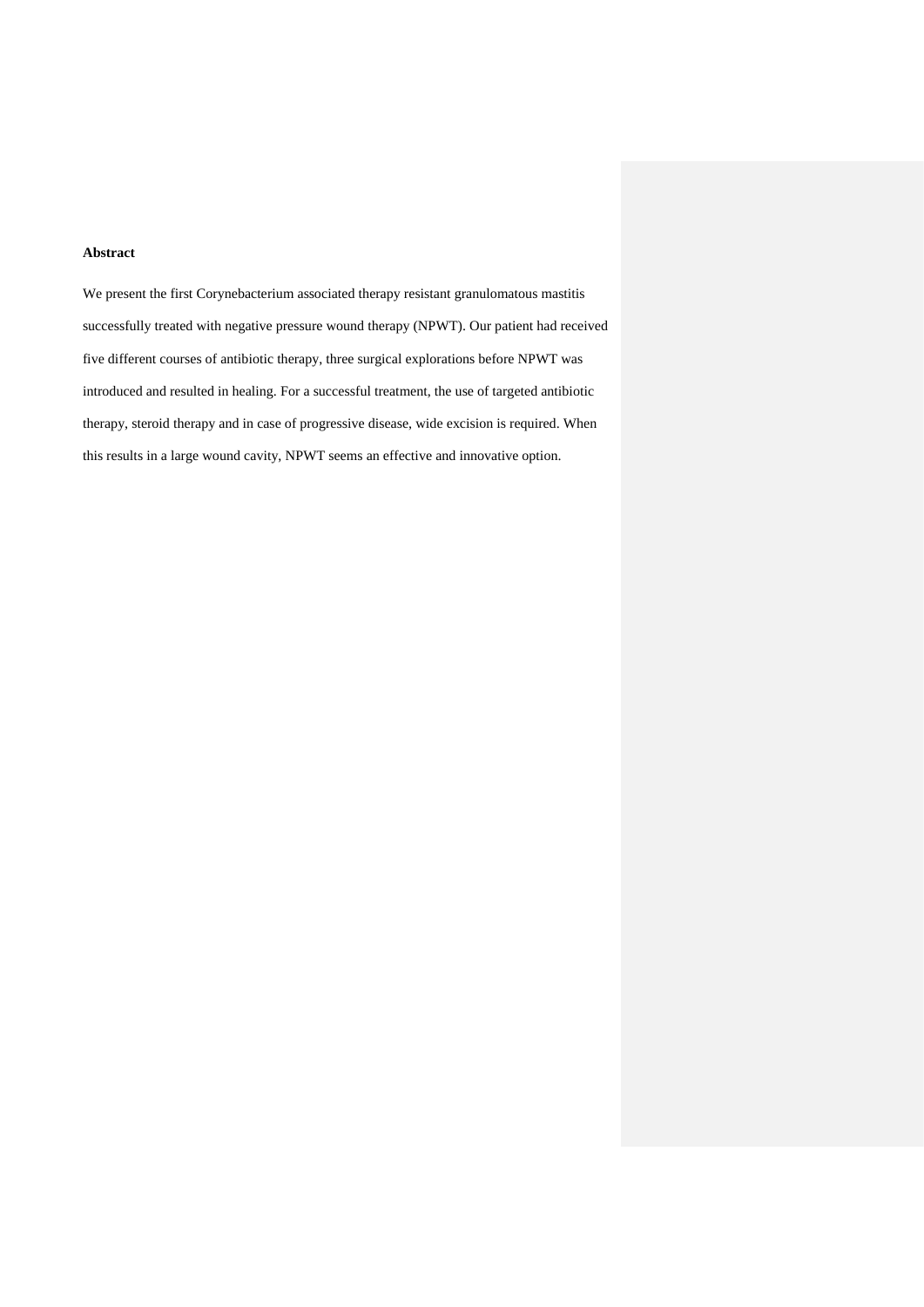#### **Introduction**

Mastitis is often divided into lactational and non-lactational types. Common forms of nonlactational mastitis include periductal mastitis and idiopathic granulomatous mastitis (IGM), although this latter is also more common in the peripartum period. Granulomatous mastitis (GM) is a rare form of inflammatory breast disease. Possible etiologies include mammary tuberculosis, other infections, autoimmune mechanisms and hypersensitivity reactions.

#### **Case Report**

A 32-year-old woman was first seen as outpatient with symptoms of right breast pain, erythema and swelling in June 2017. Mammography and core biopsy were performed and confirmed an inflammatory disease of the breast, with no granulomatous component, but many eosinophils, fewer neutrophils and a single histiocytic giant cell. The patient empirically received amoxicillin/clavulanic acid, followed by cefuroxime. After a temporary remission of a month, an abscess appeared in the breast. Abscess drainage was performed and a bacterial smear was taken. The microbiological analysis resulted in *coagulase negative Staphylococci* and *Corynebacterium jeikeum*, both sensitive to vancomycin, which the patient received for 10 days. A second exploration was needed two months later, when two samples were taken for microbiological analysis, resulting in *Staphylococcus epidermidis*, so the patient received clindamycine. One month later, an abscess drainage and bacterial smear were repeated and specimens were excised for histology. The wound culture had *Corynebacterium jeikeium*, and the histology demonstrated GM with lipophilic microcysts. (Figure 1).

In September 2017, the patient had a large wound surface without healing tendency due to prolonged infection, we considered debridement necessary. We decided to use negative pressure wound therapy (NPWT), which is useful in many different types and sizes of wounds **[G1] megjegyzést írt:** Akkor ebben a kettős tenyésztésben nem volt C. jeikeum?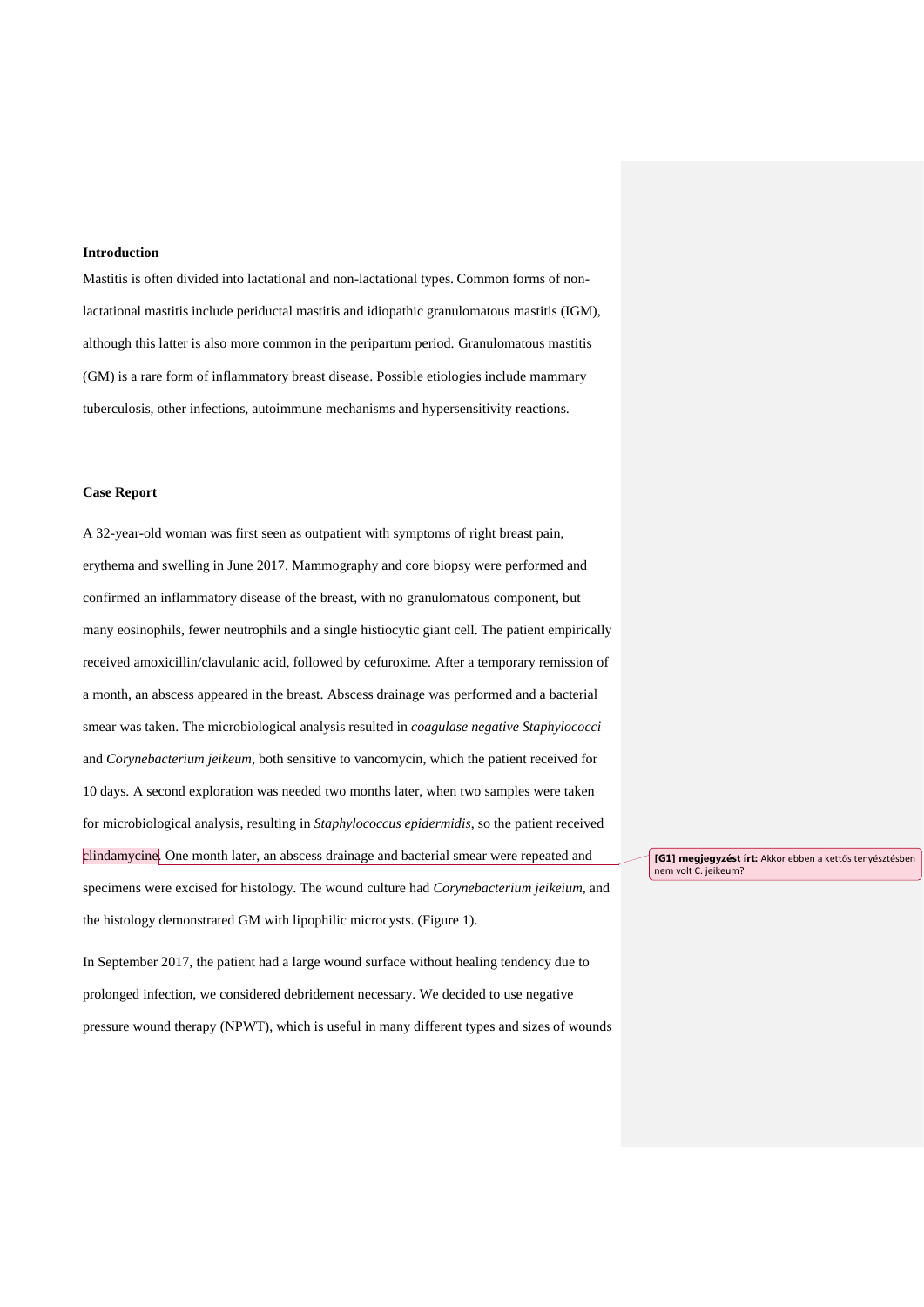[2], and has been shown to have beneficial effects on wound healing. The Renasys-GO™ (Smith & Nephew Inc. Canada) system was used to apply NPWT after a rigorous debridement under general anesthesia (Figure 2 A/B). The initial continuous negative pressure of -90 mmHg was increased to -120 mmHg. The foam dressing was changed every 3-5 days and a good granulation tissue formation was observed. After the first week of NPWT, the wound cavity decreased significantly in volume. The patient received linezolide as targeted antimicrobial therapy in addition to steroids. After 4 weeks, we completed the NPWT and a secondary closure of the wound was performed. The patient was cured 6 months after initial presentation.

**[G2] megjegyzést írt:** Ugye jól értem, hogy azt akartad írni, hogy fél év alatt gyógyult meg?

#### **Discussion**

GM can present a clinical dilemma from diagnostic and therapeutic perspectives. There is increasing evidence of an association between Corynebacteria and a distinct pattern termed cystic neutropilic GM [1, 3, 4]. When none of the known etiologies can be proven, the disease is labelled as IGM. As the possibility of a Corynebacterium infection was often uninvestigated previously, there are cases erroneously classified as IGM. The distinct histological features of granulomatous inflammation with neutrophils in cystic spaces should prompt careful search for rare Gram-positive bacilli. Microbiological investigation for Corynebacteria should be instigated in the presence of these histological features. This may require special culture techniques [1, 3]. GM caused by a Corynebacterium is often resistant to common initial antibiotic therapy, and responds to tetracycline to which this strain was resistant. Sometimes, only targeted antibiotic treatment can be successful with additional surgical excision eliminating necrotic tissue favoring persistent infection. Extensive surgery is limited by esthetic problems. NPWT is nowadays widely used to treat acute, sub-acute and chronically infected wounds. The negative pressure generated by the closed system removes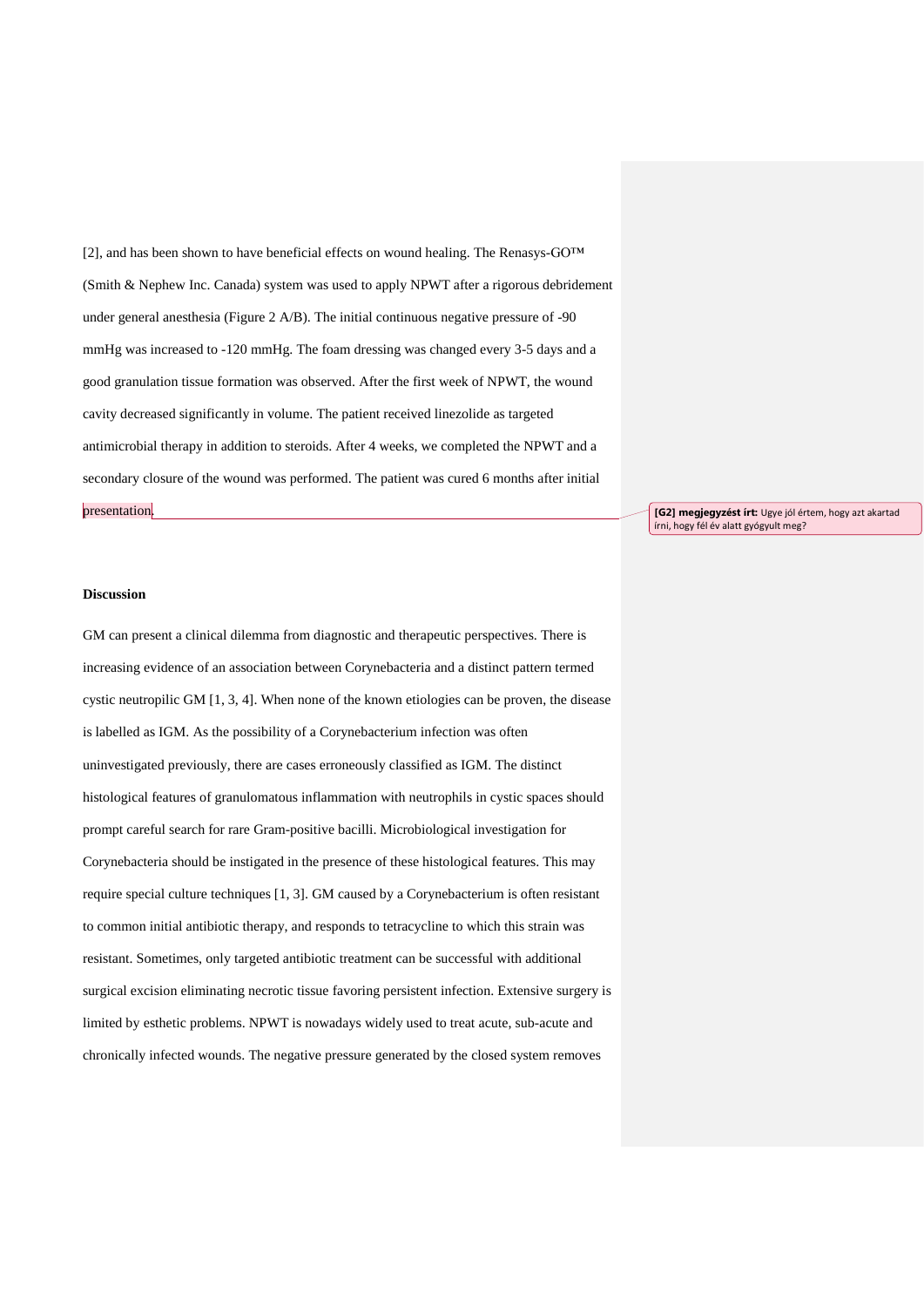infectious debris and exudates, reduces edema, increases blood flow and neovascularization helping new granulation tissue development, and decreases bacterial colonization of wounds [5, 6]. To our knowledge, we present the first successful NPWT assisted treatment of Corynebacterium related, therapy resistant GM. In our case, more radical surgery could be avoided by combined antibiotic + steroid + innovative surgical therapies (NPWT).

### **References**

1. Renshaw AA, Derhagopian RP, [Gould EW.](https://www.ncbi.nlm.nih.gov/pubmed/?term=Gould%20EW%5BAuthor%5D&cauthor=true&cauthor_uid=21846918) Cystic neutrophilic granulomatous mastitis: an underappreciated pattern strongly associated with gram-positive bacilli. Am J Clin Pathol 2011;136: 424-427.

2. Joseph E, Hamori CA, Bergman S, et al. A prospective randomized trial of VAC vs standard therapy of chronic nonhealing wounds. *Wounds* 2000;12:60–67.

3. [Taylor GB,](https://www.ncbi.nlm.nih.gov/pubmed/?term=Taylor%20GB%5BAuthor%5D&cauthor=true&cauthor_uid=12745457) [Paviour SD,](https://www.ncbi.nlm.nih.gov/pubmed/?term=Paviour%20SD%5BAuthor%5D&cauthor=true&cauthor_uid=12745457) [Musaad S,](https://www.ncbi.nlm.nih.gov/pubmed/?term=Musaad%20S%5BAuthor%5D&cauthor=true&cauthor_uid=12745457) et al. A clinicopathological review of 34 cases of inflammatory breast disease showing an association between corynebacteria infection and granulomatous mastitis. *Pathology* 2003;35:109-19.

4. Co M, Cheng VCC, Wei J, Wong SCY, Chan SMS, Shek T, Kwong A. Idiopathic granulomatous mastitis: a 10-year study from a multicentre clinical database. *Pathology* 2018;50:742-747.

5. Morykwas MJ, Argenta LC, Shelton-Brown EI, et al. Vacuum-assisted closure: a new method for wound control and treatment: animal studies and basic foundation. *Ann Plast Surg* 1997;38:553-562.

6. Expert Working Group. Vacuum assisted closure: Recommendations for use: A consensus document. *Int Wound J* 2008;5(Suppl 4):iii-19.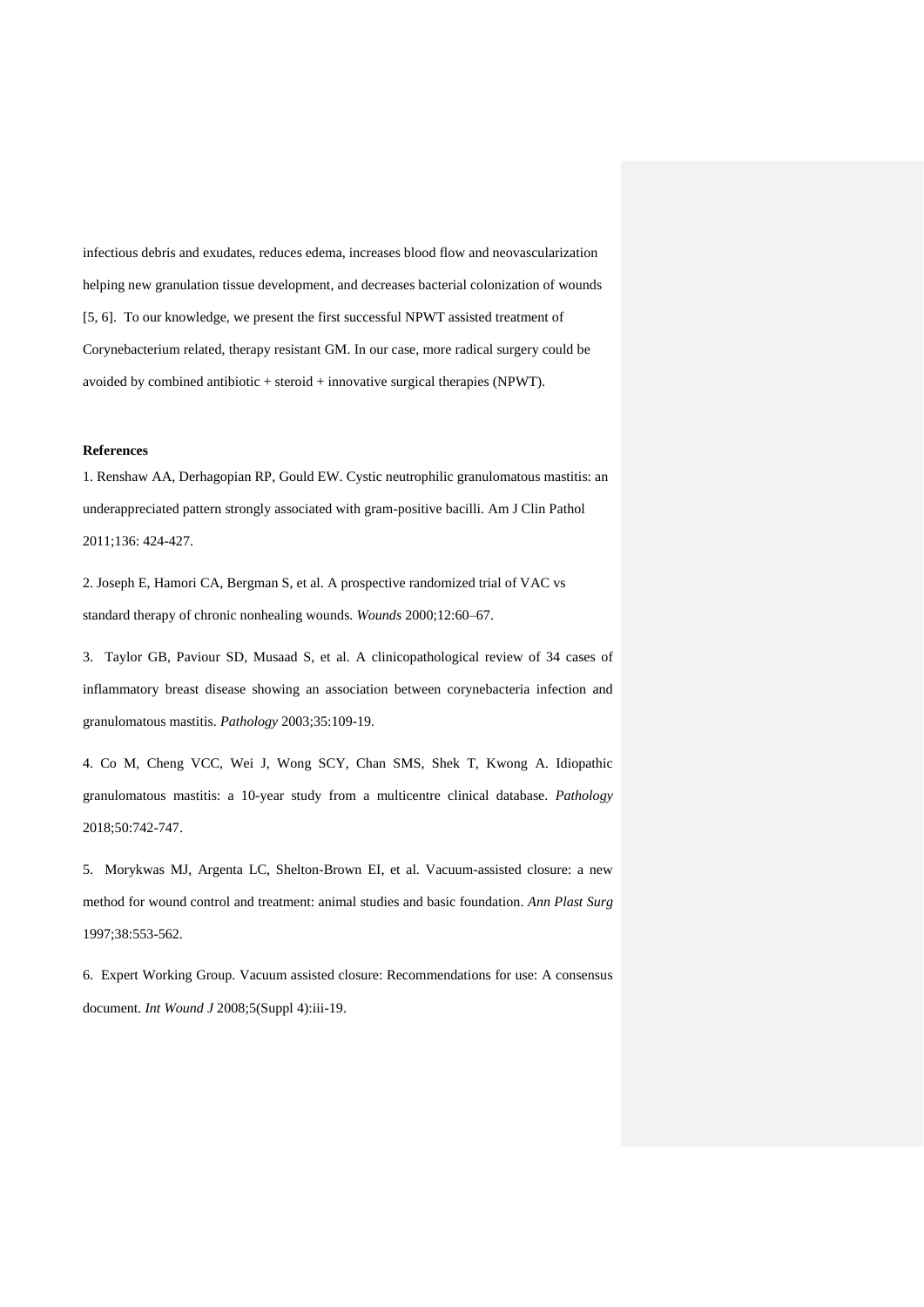

Legends

Figure 1. A lobulocentric granuloma (arrows) featuring a Langhans-type giant cell (arrowhead). A few neutrophils are seen in the center of the granuloma. The asterixs label microcysts, which atypically do not contain neutrophils in this case, as described in cystic neutrophilic GM [1].